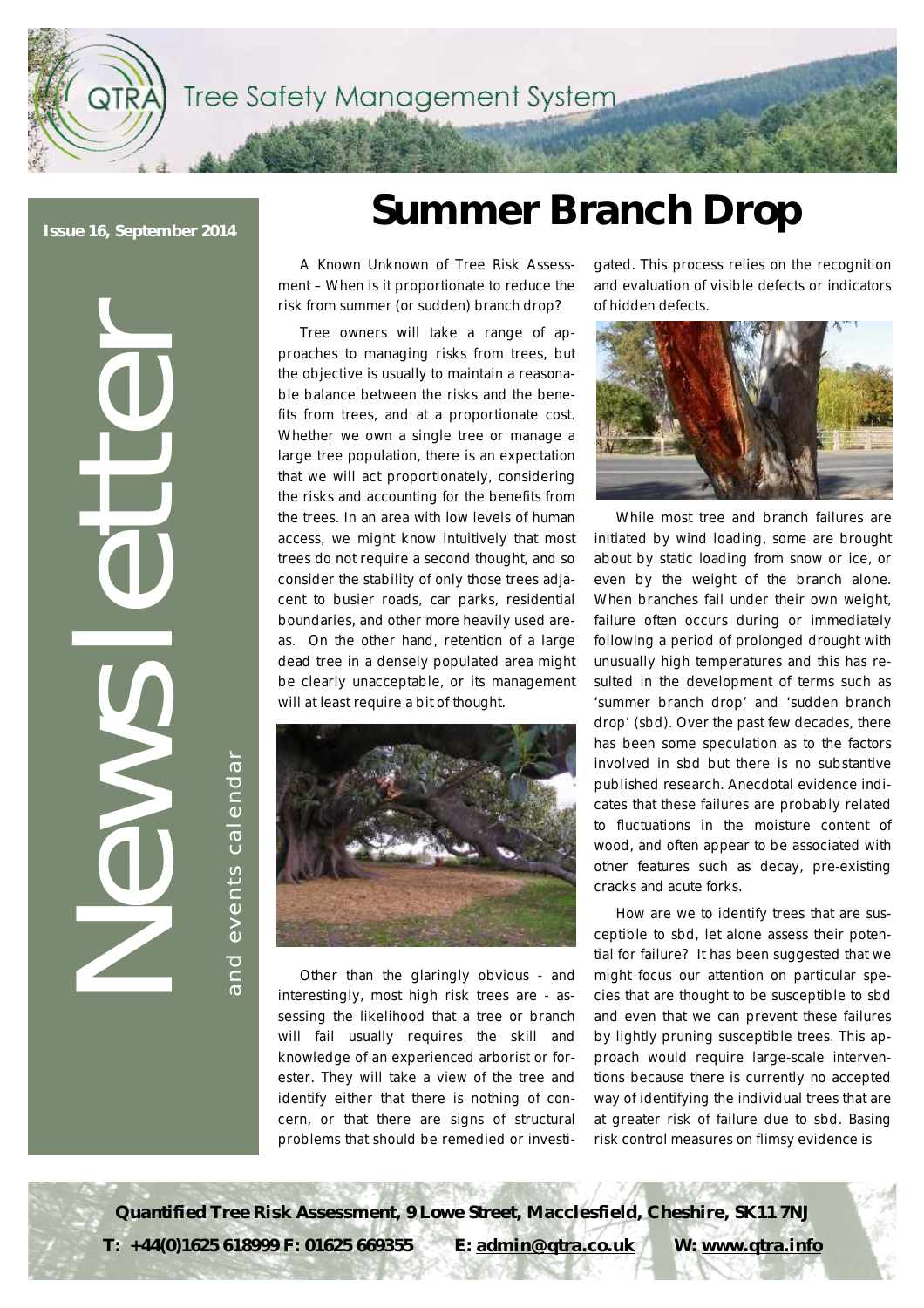### **Events Calendar**

### **UNITED KINGDOM**

### **St. Albans**

21 Oct 2014 - QTRA Training 22 Oct 2014 - VTA Training

### **Grantham**

03 Nov 2014 - QTRA Training 04 Nov 2014 - VTA Training



#### **Exeter**

04 Nov 2014 - QTRA Training 05 Nov 2014 - VTA Training 06 Nov 2014 - QTRA Update

### **Winchester**

11 Nov 2014 - QTRA Training 12 Nov 2014 - VTA Training

not a proportionate response to the very small overall risk presented by sbd, which after all can only be identified with hindsight, and even then only speculatively.

In exceptional situations, where a tree exhibits a particularly high rate of recurring sbd failure, it may be reasonable to seek a reduction in the risk. Otherwise, it is unlikely to be proportionate to prune trees, erect warnings, or restrict public access to reduce the risk from sbd. A more reasonable approach is to carry out risk assessments based on what we know and to implement proportionate risk control measures. Arborists and foresters can communicate to tree owners that there is high uncertainty in assessing the risk from sbd and advise on how proportionate risk management decisions might be achieved, but we should avoid propagating the belief that sbd is somehow foreseeable. Instead, we should seek to educate tree owners and the public that the failure of trees is inherently unpredictable, and that while we can manage high risks, we should leave to fate those low risk situations where the associated benefits far outweigh any likely harm.

## **The Budget Battle**

In the present economic climate, budgets are tighter than ever. With hundreds of councils across the UK having to make further cuts, essential tree safety inspections are taking a back seat. Rumours of asset transfers, budget reductions and redundancies throughout councils pose an issue to those responsible for tree management. Not only does this put strain on staff, but the pressures of mitigating risks from trees which pose higher risks to the public such as along highways and public parks is important to consider.

In 2012, a car and its driver were crushed by a tree at Bracknell Forest. Following the death, only a couple of weeks ago, the Coroner for Berkshire Council issued a 'Prevention of Future Deaths Report (PFD) in order to prevent similar failures to be repeated. The inquest revealed that tree inspections had not been carried out for seven years, and so regular tree inspections are essential. However,

with staff shortages in many local authorities, this is easier said than done.



Instead, councils are having to turn to selfmanagement and in-house training. This is where QTRA comes into play. Following a one-day course and a yearly license fee of just £85.50 + VAT, the registered user may quantify risks and prioritise works according to risk of harm, thus allocating resources more effectively. QTRA enables staff to stay up to date at a reasonable cost with tree safety manage

ment whilst fulfilling the council's duty of care.

### **TheVETree Project**

'Vocational Education and Training on Veteran Trees'

Over the past twenty years, veteran trees have entered the consciousness of the arboriculture industry. Part of our cultural heritage and providing habitat for a wide range of rare and threatened species, veteran trees are themselves under threat across Europe, and there are moves to raise awareness of their value, secure their protection and manage them appropriately for the future.

Funded through the Leonardo da Vinci Programme for vocational education and training, as part of the European Commission's Lifelong Learning Programme,



**Quantified Tree Risk Assessment, 9 Lowe Street, Macclesfield, Cheshire, SK11 7NJ T: +44(0)1625 618999 F: 01625 669355 E: [admin@qtra.co.uk](mailto:admin@qtra.co.uk) W: [www.qtra.info](http://www.qtra.info)**